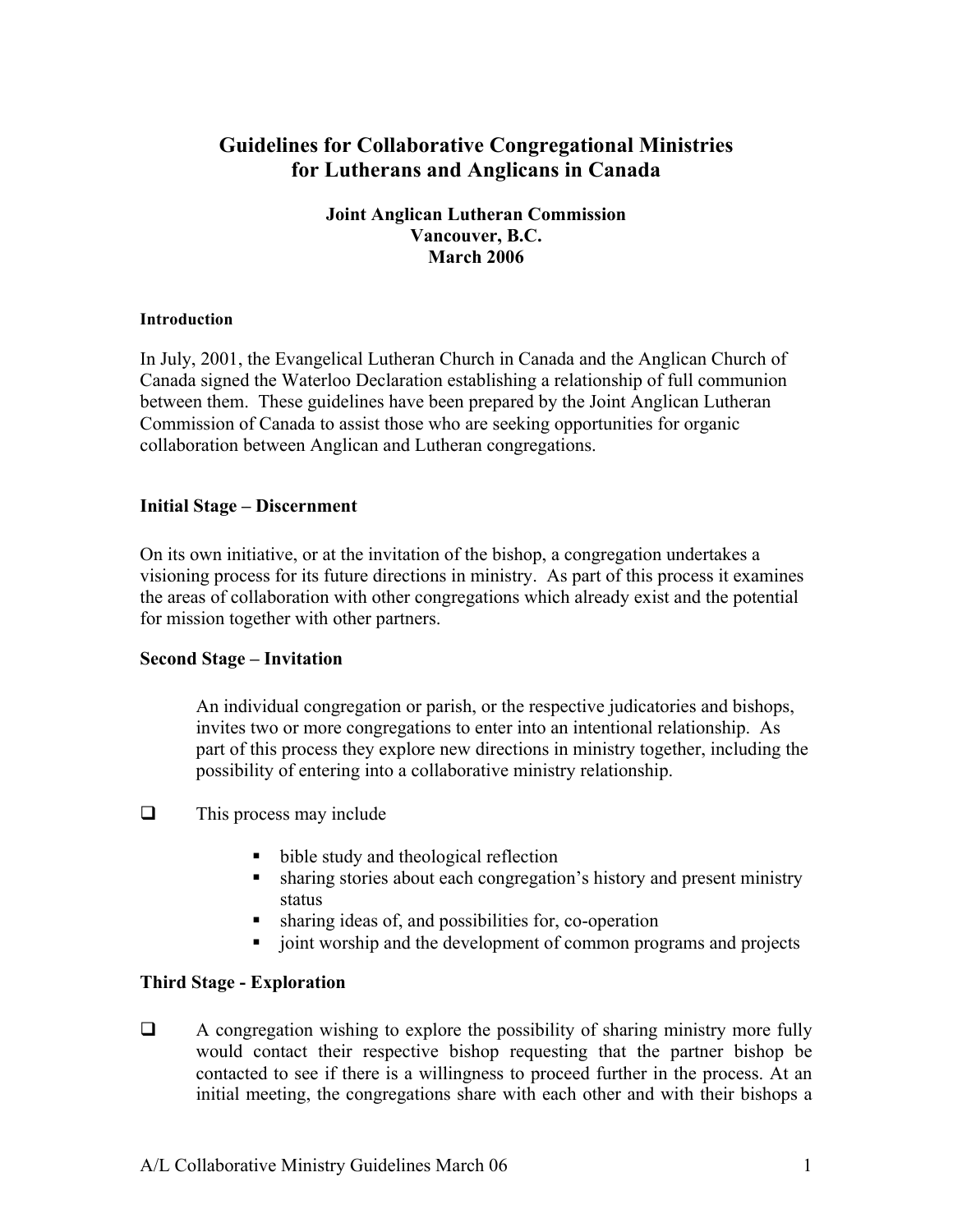summary of their history and their present ministry status and some ideas for cooperation. In the days following this initial meeting, each bishop will consult with their respective congregational leaders to determine whether there is a willingness to proceed further in the process. If all parties are agreeable, the bishops will formally appoint members to serve on a Task Force comprised of strong lay leadership and appropriate representatives of the respective judicatories.

- $\Box$  Task Force meets with each congregation and together:
	- to educate congregations about models for shared ministry
	- to explore those models that might suit their situation and realize their vision
	- to encourage the congregations to enter into concrete commitments to work in ministry together for a specific limited time
- $\Box$  Task Force reports regularly to each Congregational Council and Bishop Towards the end of the specified time, the Task Force undertakes an evaluation and invites the congregation to make a decision about exploring a further step.

## **Fourth Stage – Developing a Concrete Proposal**

- $\Box$  Practical matters need to be considered as appropriate; e.g.
	- personnel e.g. determining personnel needs
	- audit of human resources, including secretaries, custodial staff, volunteer skills and resources (e.g. Sunday school teachers, choirs, outreach ministry)
	- finances, including ministry and operating costs, debts (e.g. allotment arrears, loan payments), assets (e.g. trust funds, investments, endowments, memorials, designated gifts)
	- evaluation of buildings (churches, rectories, halls), land, furnishings
	- how to communicate well with all those involved in the potential changes. Facts need to be communicated clearly and frequently to combat rumour.
	- designation of offerings
	- § parish governance structures
	- participation in diocesan and synod structures
	- liturgical schedules and primary worship resources
- $\Box$  Development of proposals by Task Force.

Some possible outcomes include:

- 1. Continue on "trial basis" (i.e. remain at stage two)
- 2. Share ministry; retain buildings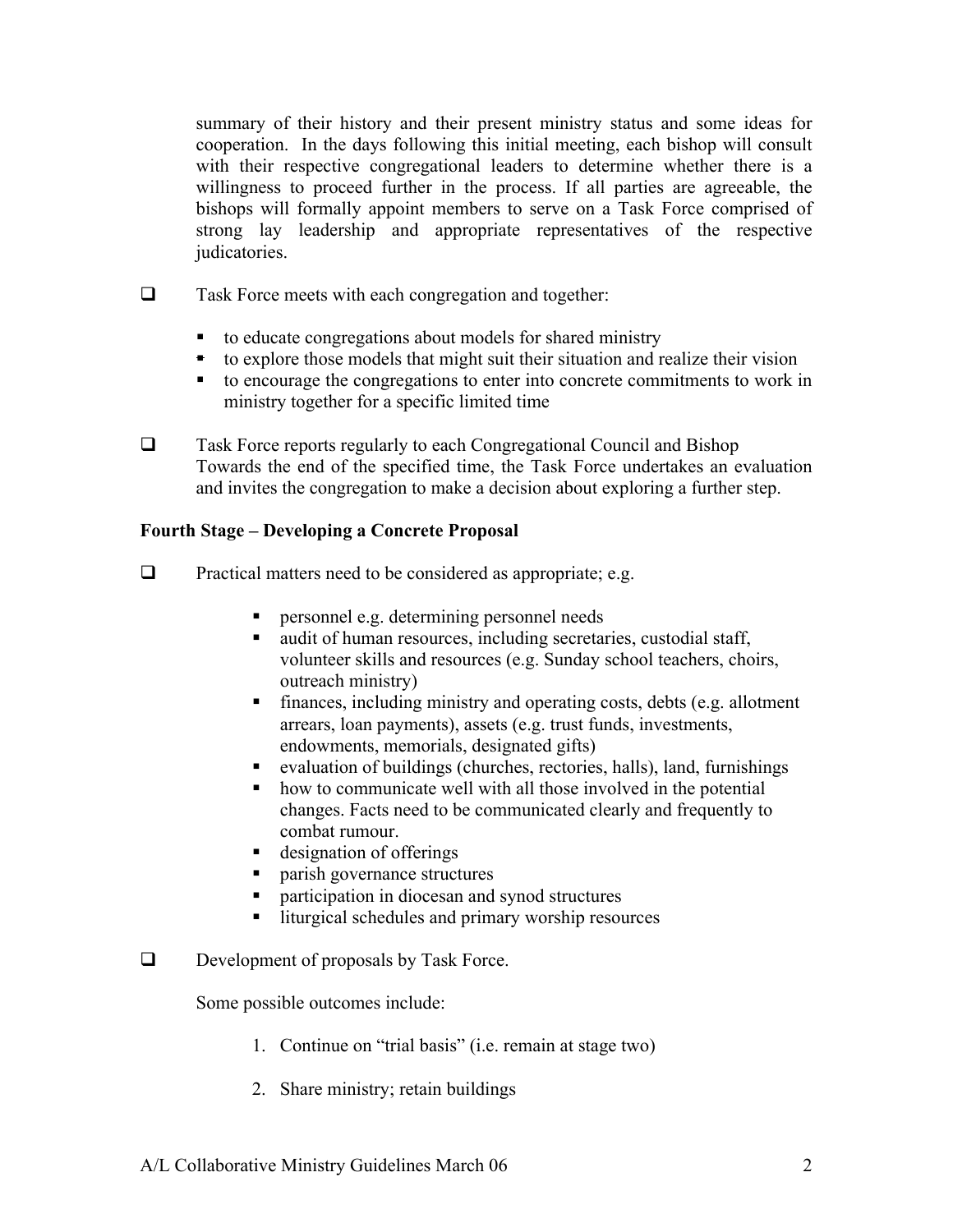- existing individual councils continue with joint collaborative ministry council
- shared costs of ministry, administration (e.g. secretary, office) and programming (e.g. Lenten resources, Christian Education materials)
- establish new ministry team
- 3. Share ministry; close one or more buildings
	- buildings deconsecrated and disposed of
	- establish new ministry team
- 4. Move directly to formal amalgamation
	- § legal decisions for new parish
	- one new corporation
	- new name
	- § one new council
	- § all assets and liabilities go into one
	- establish new ministry team

## **Fifth Stage – Decision-Making**

- $\Box$  Consideration of specific proposals by Congregations and their Councils with feedback to Task Force about preferred option.
- $\Box$  Task Force brings results of meetings back to Bishops for review and development of a specific proposal.
- $\Box$  Special congregational meetings are convened to occur on the same day in each congregation to present the proposal and request approval.

## **Sixth Stage - Implementation**

 $\Box$  Implementation may involve the following aspects:

Liturgical

- § Service of celebration and commitment for the new witness of these congregations
- learning of new liturgies
- recommitment of people in renewal of baptismal vows
- deconsecration and closure liturgies (where necessary), giving thanks for the congregations' historic witness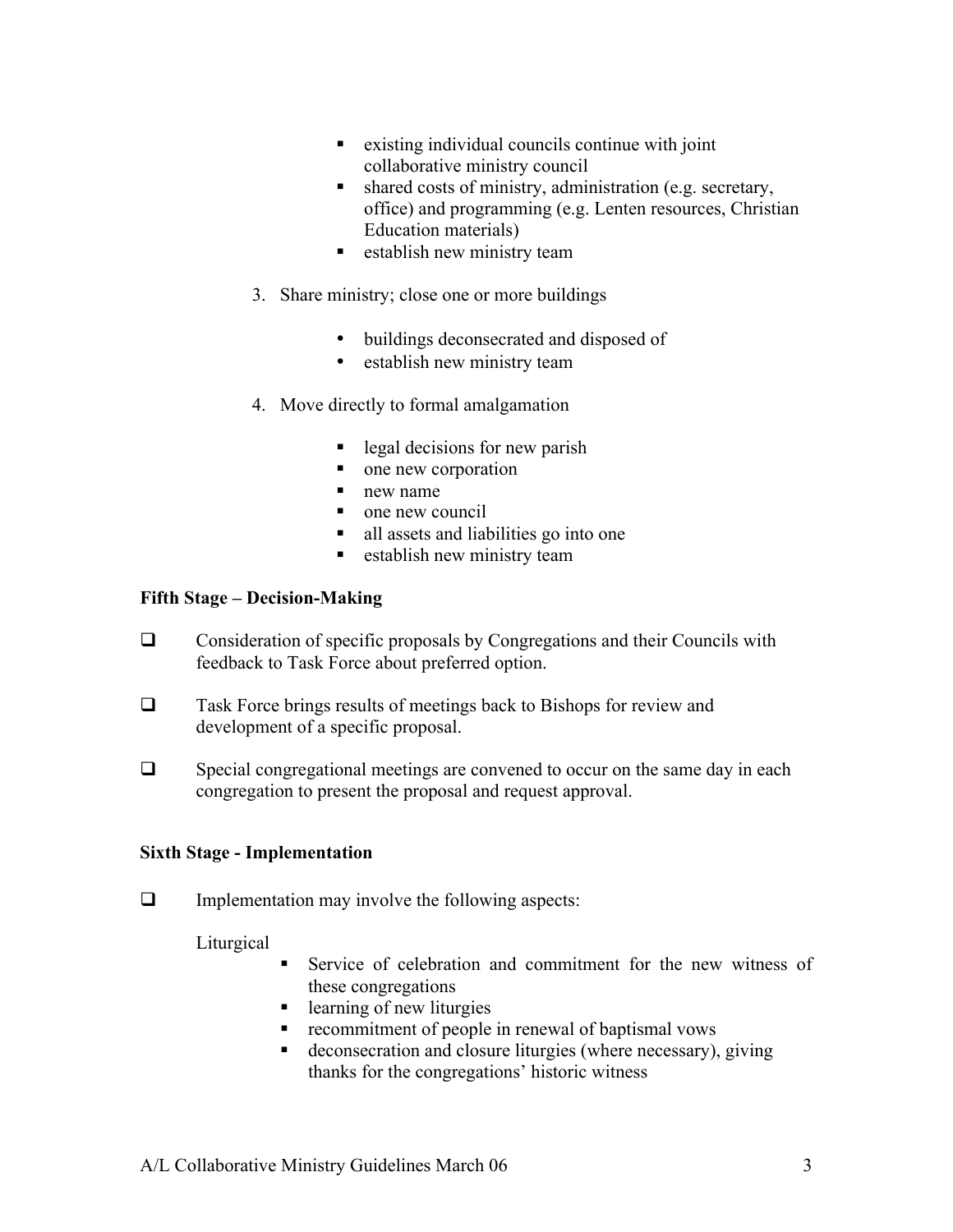## Pastoral

- § care for parishioners in transition
- § care for personnel whose positions are affected
- develop ways of honouring and symbolizing the past, e.g. a "memory" book", furnishings that signify who we were
	- $\rightarrow$  who/what we were; process we used; who we are now; signs of new life
	- $\rightarrow$  this was our struggle; what we decided to let go; what we decided to keep
	- $\rightarrow$  this is our vision and how we have been moving together toward it
- § Help parishes involved to develop strategies for welcoming people if their buildings are closing.

Educational

- § teaching with regard to history and theology of the partner tradition
- teaching with regard to governance practices of the partner tradition

Administration

- envelopes what is the effect on giving during the process; after a decision?
- changes to charitable registrations
- § new accounting procedures
- § parish registers: archiving old, starting new
- parish lists
	- disposition of assets, buildings, property
	- administration of cemeteries
- diocesan allotment/synodical benevolence offering negotiation
- request for deconsecration of church building requires a specific resolution from parish council. Sale of property requires the consent of the diocesan bishop and/or synod.

Legal

- § changes to the Constitution and Church Act with respect to separation/ amalgamation/name change (to be approved by Diocesan/Synod Councils)
- transfer of deeds
- involvement of Diocesan/Synod Solicitor through the offices of the Bishops
- financial commitments
- § new parish seal
- $\Box$  Appointment of new Clergy and new Parish Council.
- $\Box$  Celebration of New Ministry arranged through the respective Bishops' offices (if not included above)